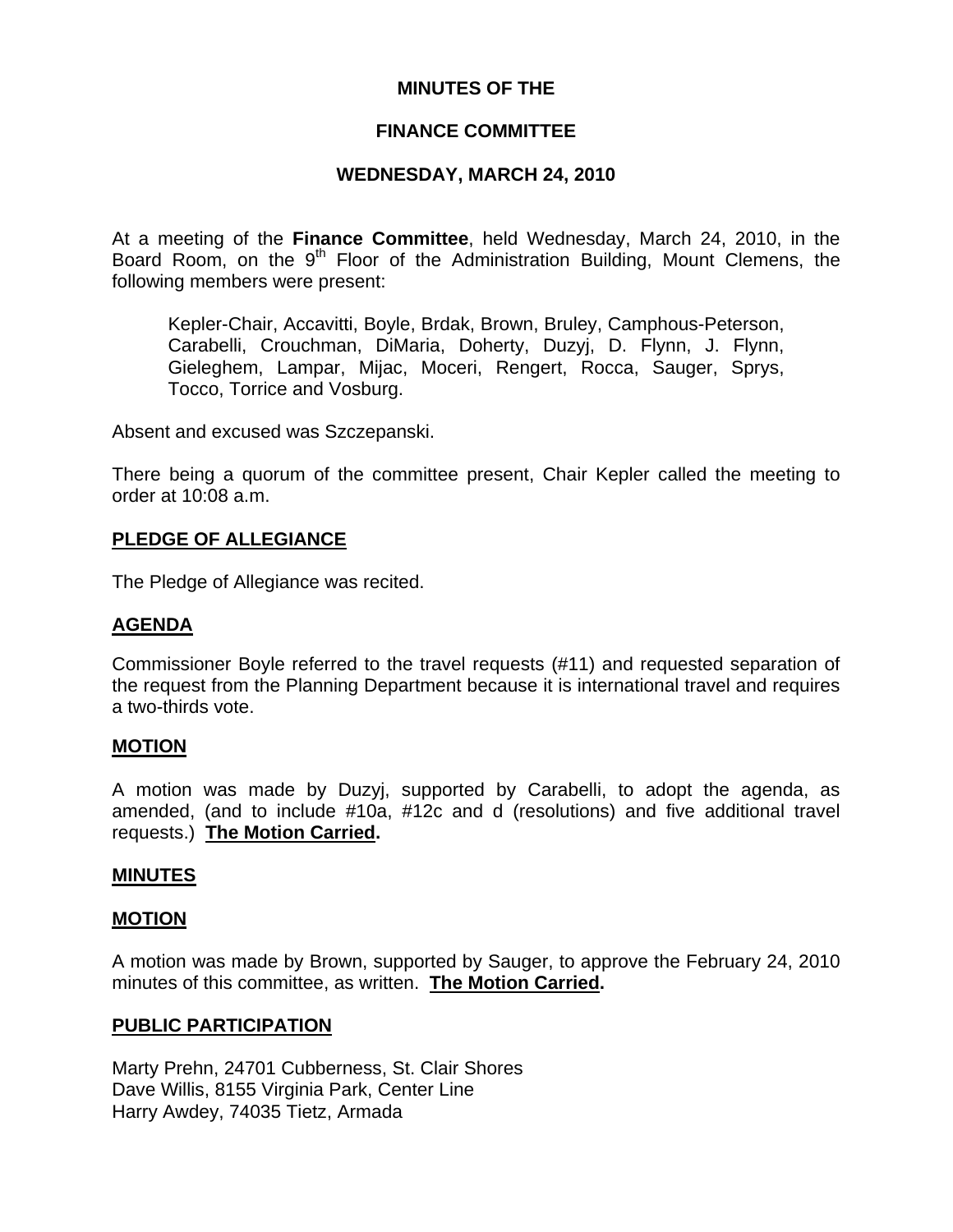## **LIST OF BILLS AS PREPARED BY THE FINANCE DEPARTMENT**

## **COMMITTEE RECOMMENDATION – MOTION**

A MOTION WAS MADE BY CAMPHOUS-PETERSON, SUPPORTED BY DUZYJ, TO RECOMMEND THAT THE BOARD OF COMMISSIONERS APPROVE THE MONTHLY BILLS AND AUTHORIZE PAYMENT; FURTHER, TO APPROVE THE PAYROLL IN THE AMOUNT OF \$9,649,927.27, WITH NECESSARY MODIFICATIONS TO THE APPROPRIATIONS. **THE MOTION CARRIED WITH TORRICE ABSTAINING FROM BILLS FOR TORRICE AND ZALEWSKI, (PLLC/FEES-DEFENSE ATTORNEYS.)** 

## **ADOPT FULL FAITH AND CREDIT RESOLUTION FOR THE RECOVERY ZONE BOND ALLOCATION – NORTH GRATIOT INTERCEPTOR DRAIN (RECOMMENDED BY BUILDINGS, ROADS & PUBLIC WORKS COMMITTEE ON 3-15-10)**

## **COMMITTEE RECOMMENDATION – MOTION**

A MOTION WAS MADE BY SPRYS, SUPPORTED BY DOHERTY, TO RECOMMEND THAT THE BOARD OF COMMISSIONERS ADOPT A FULL FAITH AND CREDIT RESOLUTION FOR THE RECOVERY ZONE BOND ALLOCATION – NORTH GRATIOT INTERCEPTOR DRAIN.

A ROLL CALL VOTE (AS REQUIRED IN THE RESOLUTION) WAS TAKEN AS FOLLOWS:

VOTING YES WERE ACCAVITTI, BOYLE, BROWN, CAMPHOUS-PETERSON, CARABELLI, CROUCHMAN, DiMARIA, DOHERTY, DUZYJ, D. FLYNN, J. FLYNN, GIELEGHEM, LAMPAR, MIJAC, MOCERI, RENGERT, ROCCA, SAUGER, SPRYS, TORRICE, VOSBURG, BRULEY AND KEPLER. THERE WERE 23 "YES" VOTE.

## **THE MOTION CARRIED.**

## **VEHICLE REQUESTS**

## **COMMITTEE RECOMMENDATION – MOTION**

A MOTION WAS MADE BY DOHERTY, SUPPORTED BY CAMPHOUS-PETERSON, TO RECOMMEND THAT THE BOARD OF COMMISSIONERS CONCUR WITH THE FLEET MANAGER AND APPROVE THE FOLLOWING VEHICLE PURCHASES:

TWO 2010 FORD EXPEDITIONS FOR THE SHERIFF'S DEPARTMENT TO THE LOWEST RESPONSIBLE BIDDER, SIGNATURE FORD, PERRY, MICHIGAN, IN THE AMOUNT OF \$52,462;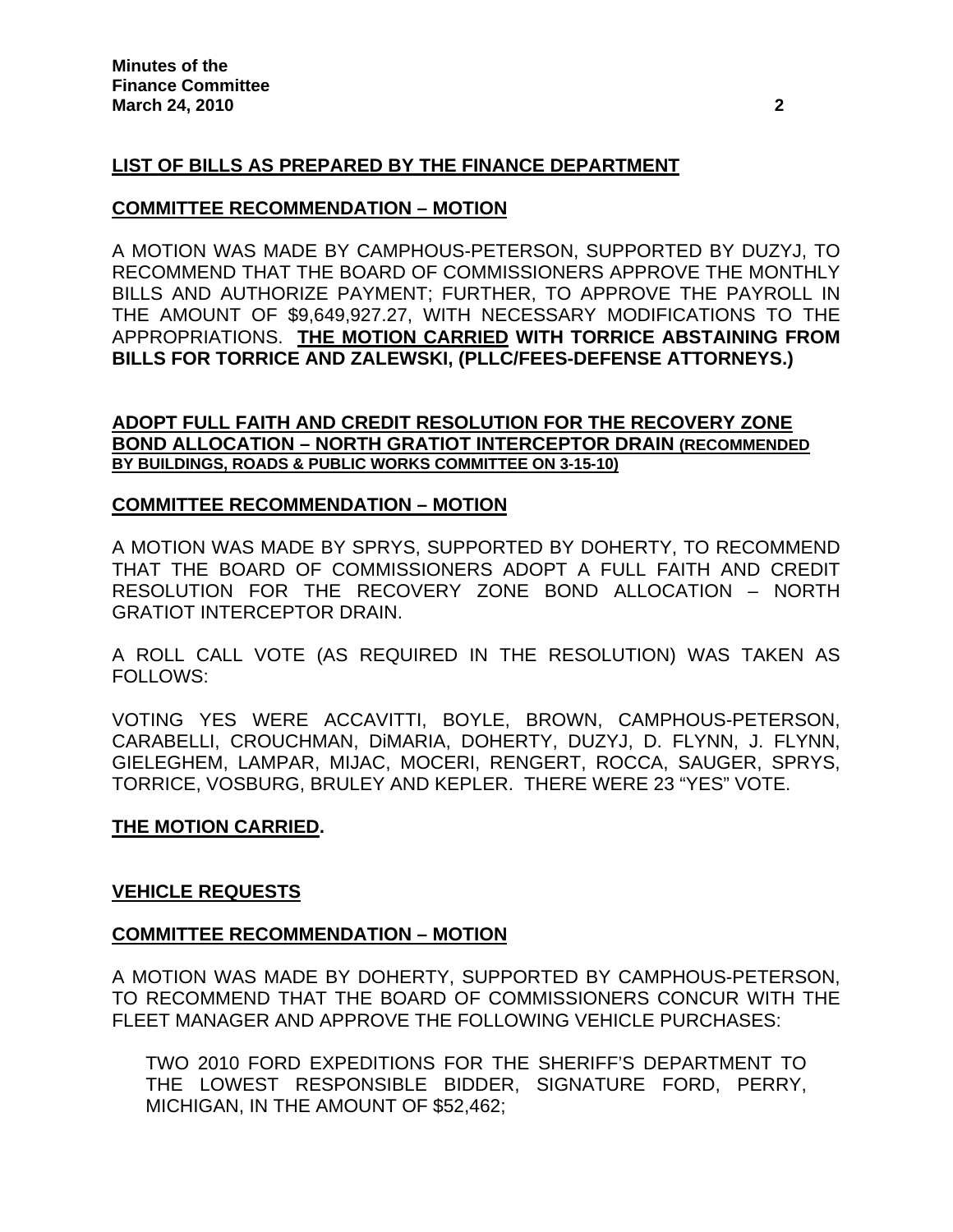FOUR 2010 FORD E350 SUPER CLUB WAGONS FOR THE SHERIFF'S DEPARTMENT TO THE LOWEST RESPONSIBLE BIDDER, SIGNATURE FORD, PERRY, MICHIGAN, IN THE AMOUNT OF \$90,276 AND

EIGHT 2010 FORD CROWN VICTORIA POLICE INTERCEPTORS FOR THE SHERIFF'S DEPARTMENT TO THE LOWEST RESPONSIBLE BIDDER, SIGNATURE FORD, PERRY, MICHIGAN, IN THE AMOUNT OF \$162,488.

FURTHER, FUNDS ARE AVAILABLE IN THE 2010 VEHICLE ACCOUNT.

## **THE MOTION CARRIED.**

## **ADOPT DAILY MEAL ALLOWANCE FOR INTERNATIONAL TRAVEL**

## **COMMITTEE RECOMMENDATION – MOTION**

A MOTION WAS MADE BY VOSBURG, SUPPORTED BY D. FLYNN, TO RECOMMEND THAT THE BOARD OF COMMISSIONERS ADOPT A \$50 DAILY MEAL ALLOWANCE FOR INTERNATIONAL TRAVEL. **THE MOTION CARRIED.** 

## **APPOINTMENT OF LAW FIRM**

## **MOTION**

A motion was made by DiMaria, supported by Sauger, to concur in the appointment of the law firm of Johnson, Rosati, LaBarge, Aseltyne & Field to represent the County defendants in the litigation entitled Christina Peltier v. Macomb County, et al. **The Motion Carried.** 

## **OFFER GOLDEN DENTAL PLANS, INC. AS A SECOND DENTAL HMO OPTION TO ACTIVE EMPLOYEES**

## **COMMITTEE RECOMMENDATION – MOTION**

A MOTION WAS MADE BY DOHERTY, SUPPORTED BY CARABELLI, TO RECOMMEND THAT THE BOARD OF COMMISSIONERS CONCUR WITH THE RECOMMENDATION OF THE HUMAN RESOURCES AND RISK MANAGEMENT AND SAFETY DEPARTMENTS TO OFFER GOLDEN DENTAL PLANS, INC. AS A SECOND DENTAL HMO OPTION TO ACTIVE EMPLOYEES; ENROLLMENT TO BE OFFERED FROM JUNE 1 THROUGH JUNE 11, 2010 WITH AN EFFECTIVE DATE OF COVERAGE OF JULY 1, 2010.

The following commissioner spoke: Doherty.

Chair Kepler called for a vote on the motion and **THE MOTION CARRIED.**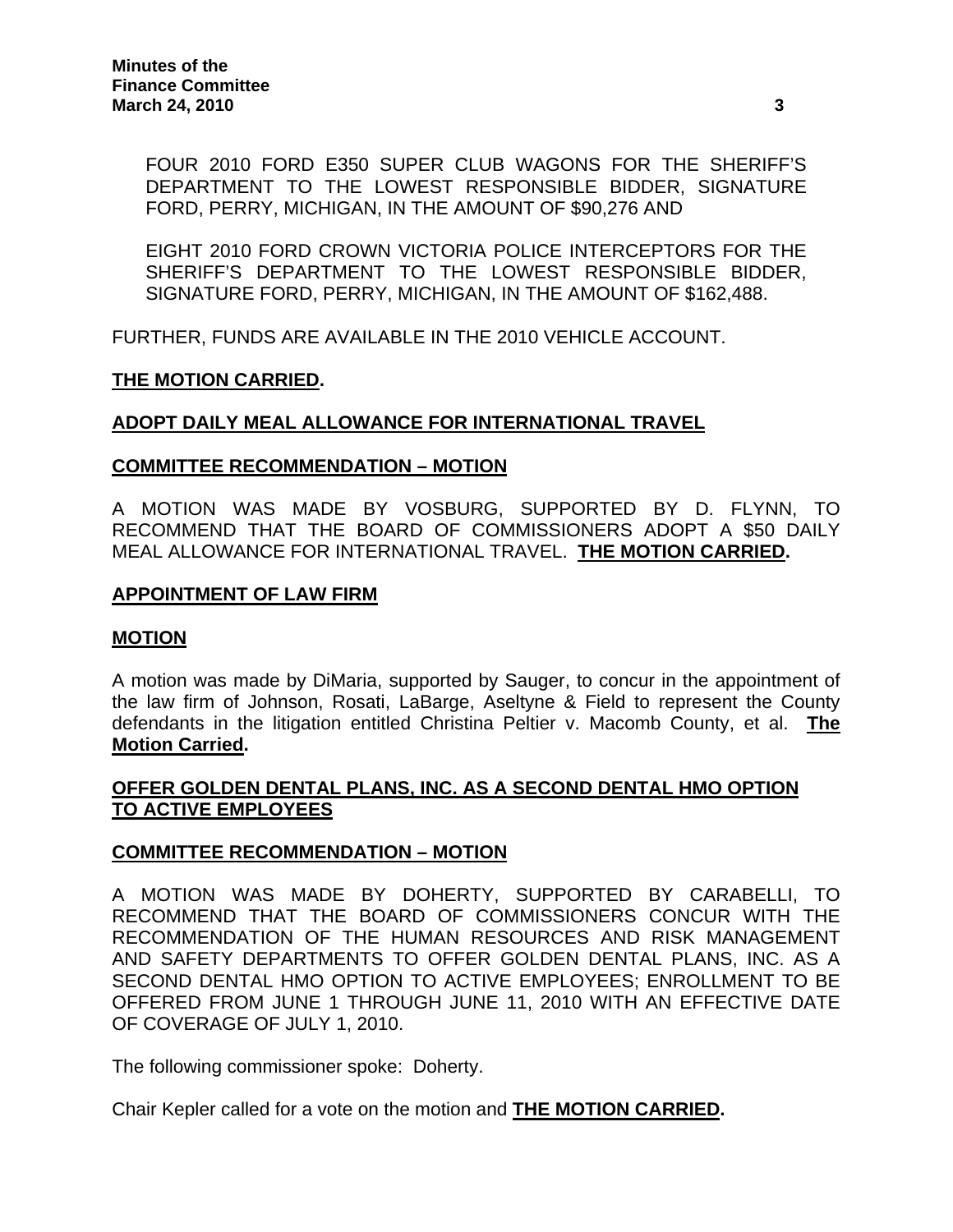## **TRAVEL REQUESTS**

#### **MOTION**

A motion was made by Sprys, supported by Mijac, to approve the travel requests, as submitted, with the exception of the request from the Planning Department. **The Motion Carried.** 

#### **Planning Department**

#### **MOTION**

A motion was made by Bruley, supported by D. Flynn, to approve the travel request submitted by the Planning Department to Hanover, Germany.

The following commissioner spoke: Boyle.

Chair Kepler called for a vote on the motion and **The Motion Carried with Boyle, Doherty and Rocca voting "No."** 

#### **ADOPTION OF RESOLUTIONS**

## **COMMITTEE RECOMMENDATION – MOTION**

A MOTION WAS MADE BY DUZYJ, SUPPORTED BY CAMPHOUS-PETERSON, TO RECOMMEND THAT THE BOARD OF COMMISSIONERS ADOPT THE FOLLOWING RESOLUTIONS:

COMMEMORATING THE 35TH ANNIVERSARY OF RAY TOWNSHIP FIRE & RESCUE AND JIM DiMARIA, EDWIN CONSTANTINE AND CECIL SCHOENHERR **(OFFERED BY RENGERT AND DiMARIA);** 

COMMENDING MACOMB COMMUNITY COLLEGE ON THEIR PRODUCTION OF FORGOTTEN **(OFFERED BY D. FLYNN AND MOCERI);** 

COMMENDING MICHAEL DAMMAN FOR HIS GENEROUS DONATION TO THE MACOMB INCUBATOR **(OFFERED BY BOARD CHAIR)** AND

IN SUPPORT OF THE MICHIGAN DEPARTMENT OF NATURAL RESOURCES AND ENVIRONMENT (MDNRE) GRANT APPLICATION FOR THE "JAMES B. AND ANN V. NICHOLSON NATURE CENTER AND FLOODPLAIN CONSERVATION EASEMENT" **(OFFERED BY BOARD CHAIR ON BEHALF OF BOARD).**

## **THE MOTION CARRIED.**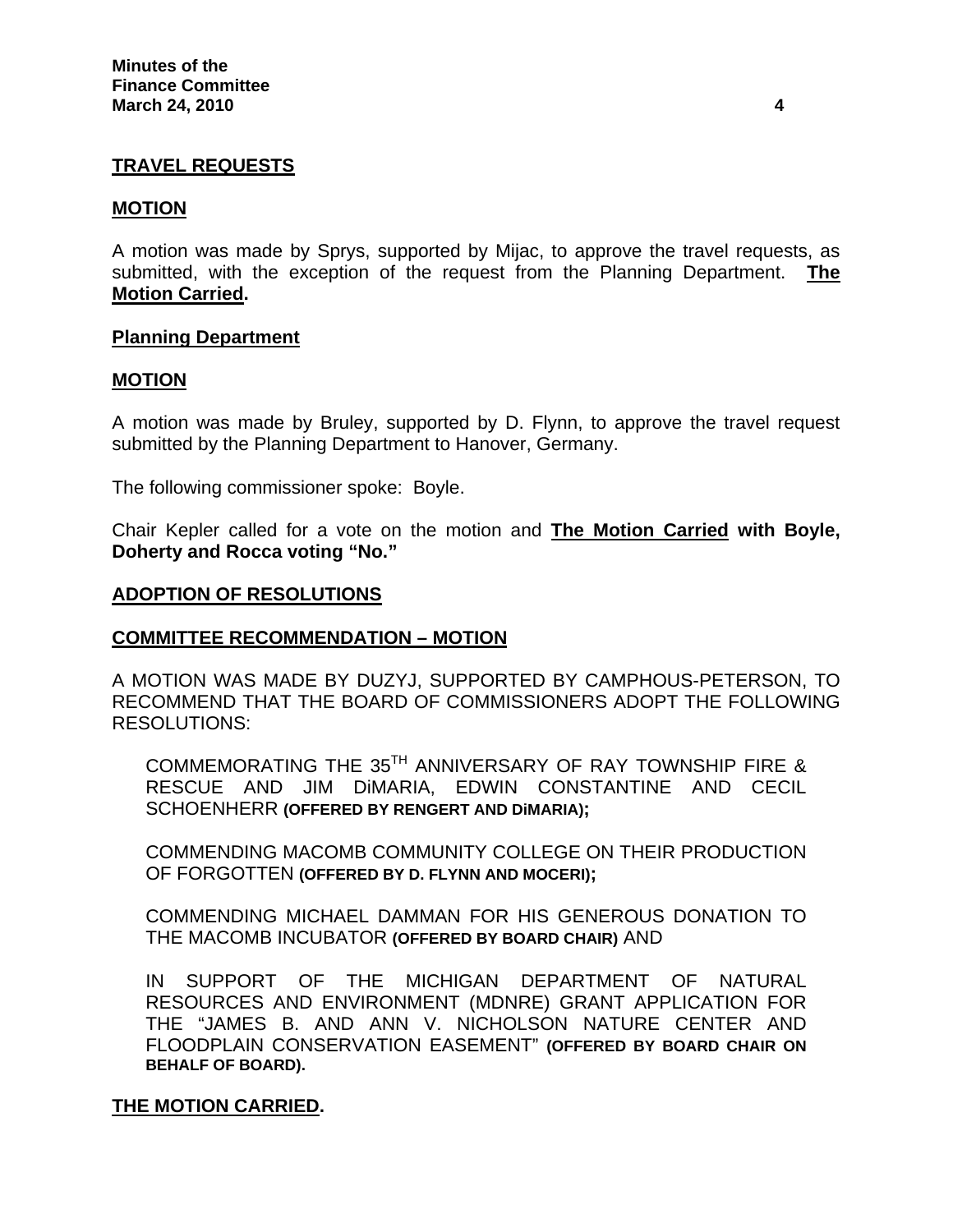## **EXECUTIVE SESSION TO DISCUSS PENDING LITIGATION**

## **MOTION**

A motion was made by Brdak, supported by Lampar, to enter into Executive Session for the purpose of discussing pending litigation.

Commissioner Doherty requested moving New Business and Public Participation up before Executive Session. There were no objections.

## **NEW BUSINESS**

The following commissioner spoke: Doherty.

## **PUBLIC PARTICIPATION**

Marty Prehn, 24701 Cubberness, St. Clair Shores

A roll call was taken to enter into Executive Session as follows:

Voting Yes were Accavitti, Boyle, Brdak, Brown, Camphous-Peterson, Carabelli, Crouchman, DiMaria, Doherty, Duzyj, D. Flynn, J. Flynn, Lampar, Mijac, Moceri, Rengert, Rocca, Sauger, Sprys, Vosburg, Bruley and Kepler. There were 22 "Yes" votes.

## **The Motion Carried.**

In accordance with the motion, committee entered Executive Session at 10:34 a.m., with it concluding at 11:43 a.m.

## **CONCUR IN RECOMMENDATIONS OF CORPORATION COUNSEL**

## **COMMITTEE RECOMMENDATION – MOTION**

A MOTION WAS MADE BY DUZYJ, SUPPORTED BY CAMPHOUS-PETERSON, TO RECOMMEND THAT THE BOARD OF COMMISSIONERS CONCUR IN THE RECOMMENDATIONS OF CORPORATION COUNSEL CONCERNING THE FOLLOWING: THE CASE OF EUGENE UHRYNOWSKI, ET AL VS. COUNTY OF MACOMB, ET AL AND THE CASE OF CHRISTOPHER WALKER, ET AL VS. COUNTY OF MACOMB, ET AL. **THE MOTION CARRIED.**